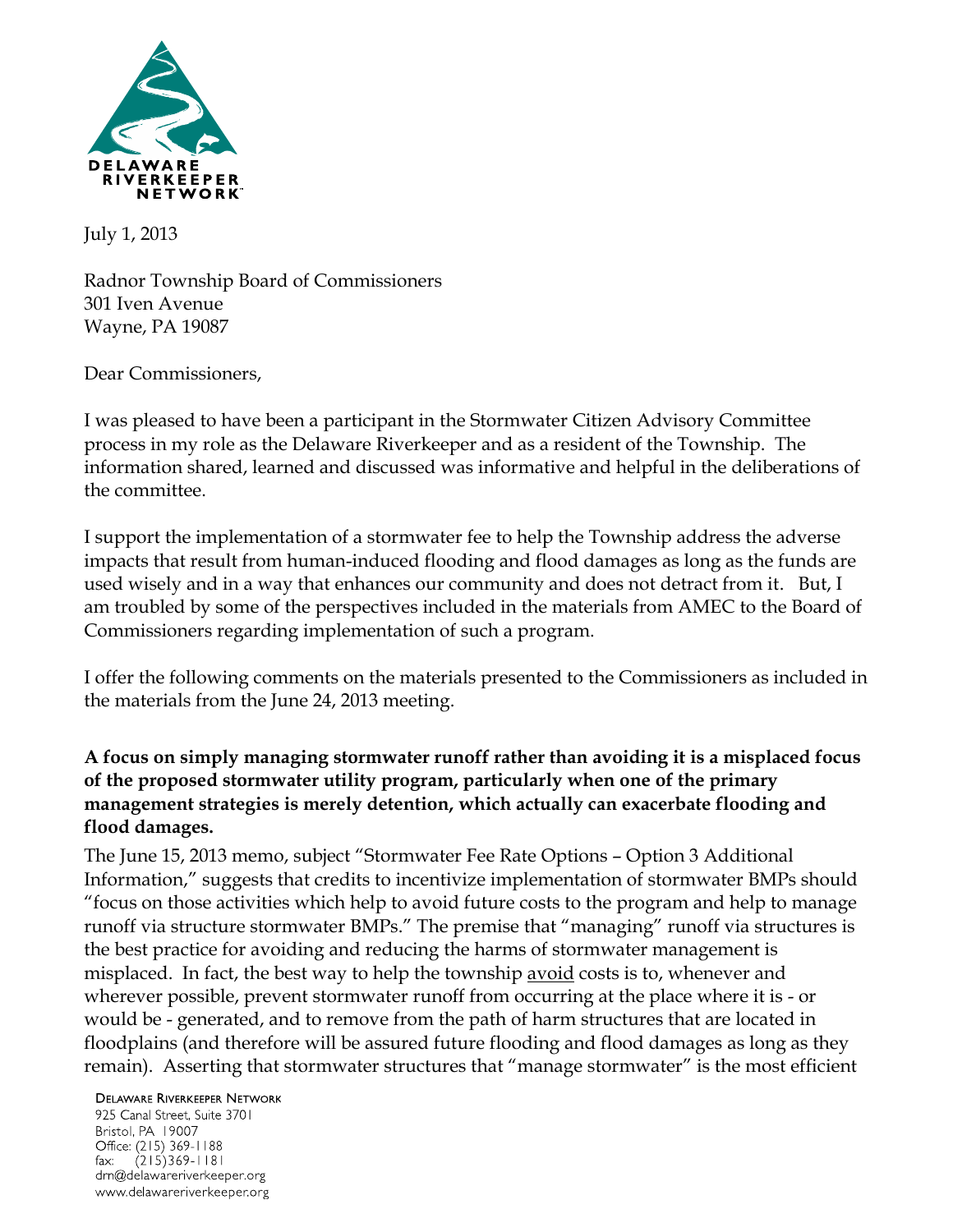mechanism for dealing with the Township's stormwater issues sets the program immediately on a misplaced path of structural construction and increasing impervious cover. And, it allows for the highly flawed assertion that detention basins are a best management practice rather than a historic and present source of the problem for many. The focus on the stormwater utility program should, to the greatest degree possible, be focused on the use of nonstructural strategies for preventing stormwater runoff, and to the degree structures are used, they should be true best management practices designed to prevent runoff through infiltration.

# **Reducing impervious cover from existing development in order to avoid stormwater runoff should be included in the incentives initiative of any Stormwater Utility created by the Township.**

Reducing impervious cover and instead ensuring mature wooded habitats that effectively avoid and infiltrate runoff is the best priority practice for preventing stormwater runoff. To the degree there is runoff from development, mandating the use of infiltration practices and vegetated BMPs should be the priority first options. With regard to new development, these approaches are best mandated through other Township regulatory programs. As with new development, the reduction of impervious cover and the use of strategies that prevent runoff are effective for reducing flood flows and flood damages resulting from existing development. For existing development, prevention as well as infiltration can be properly incentivized in the stormwater utility program.

While I recognize that this is a program for securing funds in order to implement stormwater practices, it is important that those funds are invested in the best solutions for avoiding and minimizing runoff as close to the source as possible, and that structures which detain, discharge and simply move around runoff are a last resort.

The incentive program could be a mechanism for reducing runoff by reducing impervious surface from existing development. Why this nonstructural strategy is given no consideration in the materials provided to the Commissioners is a mystery. Commercial facilities could be given credits for removing unnecessary impervious cover and replacing it with woodlands and wetlands that prevent runoff. Both commercial and residential properties could be given credits for replacing their lawnscapes, a significant source of runoff, with healthy ecological habitat dominated by native trees and shrubs.

## **Lawnscapes are an impervious surface that can be positively address through the Stormwater Utility incentives program.**

Lawns take up a large area in Radnor Township – on commercial, educational, municipal and residential sites. Lawns have been documented to be a significant source of runoff, preventing the infiltration of water in much the same way pavement does. By comparison, areas dominated by trees and shrubs successfully prevent runoff and encourage infiltration and over time and space have a significant impact in preventing fooding and flood damages.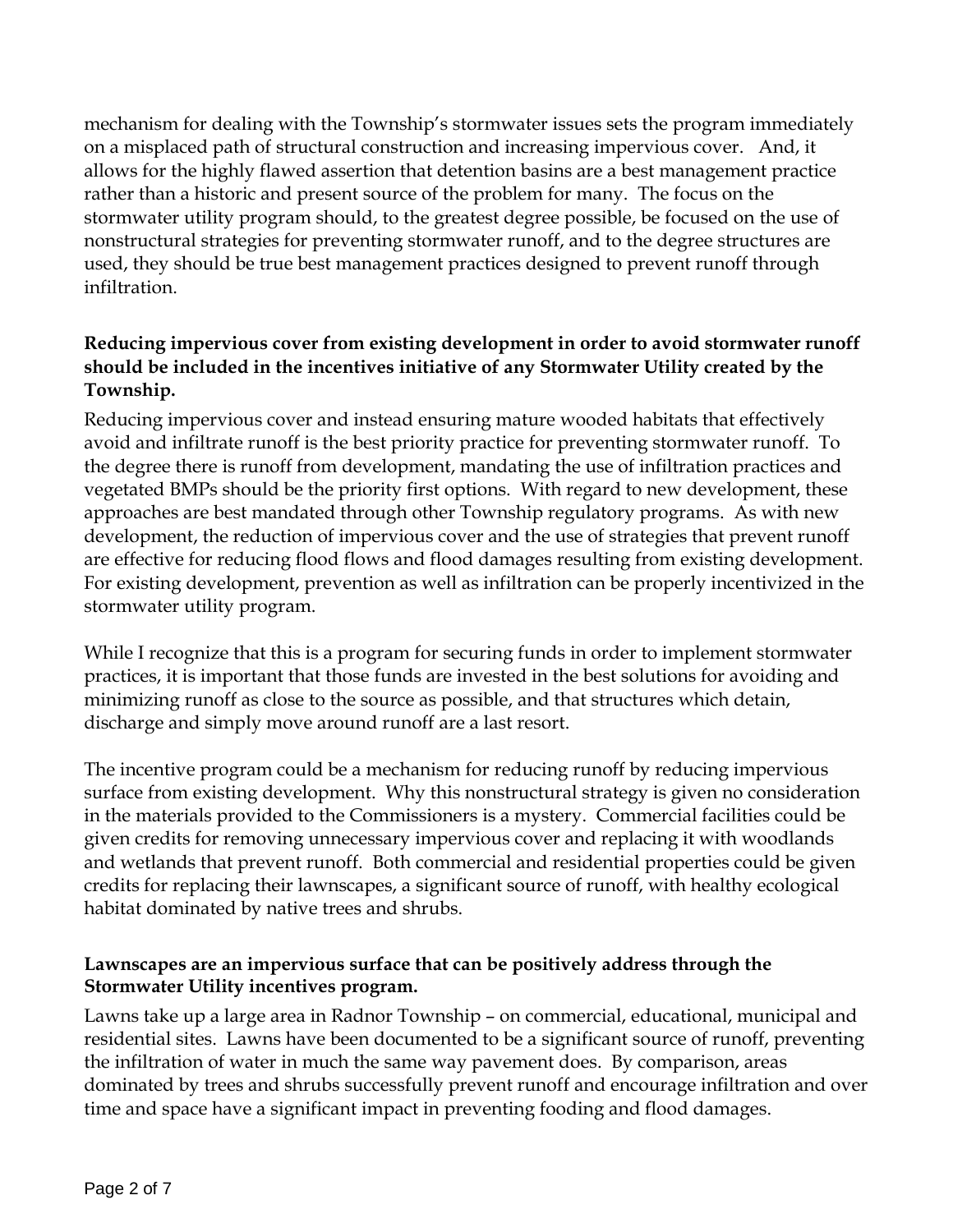Lawnscapes are a significant source of stormwater runoff because they have very high imperviousness, often close to that of pavement. Lawns generate significantly more stormwater runoff than meadow, scrub vegetation or forests.<sup>i</sup>

"[M]any urban soils and surfaces have much higher bulk densities (Table 1). The highly disturbed soils of urban lawns range from 1.5 to 1.9 gms/cc, while athletic fields and fill soil typically range from 1.8 to 2.0 gms/cc. These bulk density values approach the density of concrete  $(2.2 \text{ gms}/\text{cc})$ ."ii

For Radnor Township, where there is a very high level of lawnscape, it seems important to capture that impervious area in the Stormwater Utility program – initially the incentives could be used to secure the replacement of lawnscapes with healthy habitats that avoid runoff; in the long term, the utility charges being contemplated should calculate and consider lawnscapes as impervious surfaces. In addition to increasing the success of the program at securing practices that reduce and avoid runoff, it is important to capture the concept as a matter of equity between parcels maintained largely in forest which prevent runoff versus those maintained in lawn which are actual contributors to the flooding problems of the Township. In addition, including the lawnscape concept in the Stormwater Utility program provides an important mechanism for educating homeowners about the issue. Including lawnscapes in the Stormwater Utility program provides an important path for incentivizing the revegetation of lawnscapes by homeowners and commercial sites alike.

Just by way of demonstration of the stormwater value of trees:

- A loss of tree cover over a 15 year period (1985 to 2000) in Bucks, Montgomery, Delaware, and Chester Counties, Pennsylvania and Mercer, Burlington, Camden and Gloucester Counties, New Jersey, reduced the ability of the Delaware watershed region's urban forests to "detain almost 53 million cubic feet of stormwater, a service valued at \$105 million."iii
- $\sim$  Existing tree cover was found to prevent 65 million cubic feet of stormwater runoff in the Big Timber Creek watershed (New Jersey) saving the community \$3.3 billion in stormwater infrastructure.iv
- $\sim$  In the Cobbs Creek watershed (Pennsylvania) existing tree cover prevented 20 million cubic feet of stormwater runoff saving the community \$1 billion in stormwater infrastructure.<sup>v</sup>
- ✓ In the Mill Creek watershed (New Jersey) existing tree cover prevented 6. 7 million cubic feet of stormwater runoff saving the community \$350 million in stormwater infrastructure.vi
- And in the Frankford-Tacony watershed (Pennsylvania) existing tree cover prevented 38 million cubic feet of stormwater runoff saving the community \$2 billion in stormwater infrastructure vii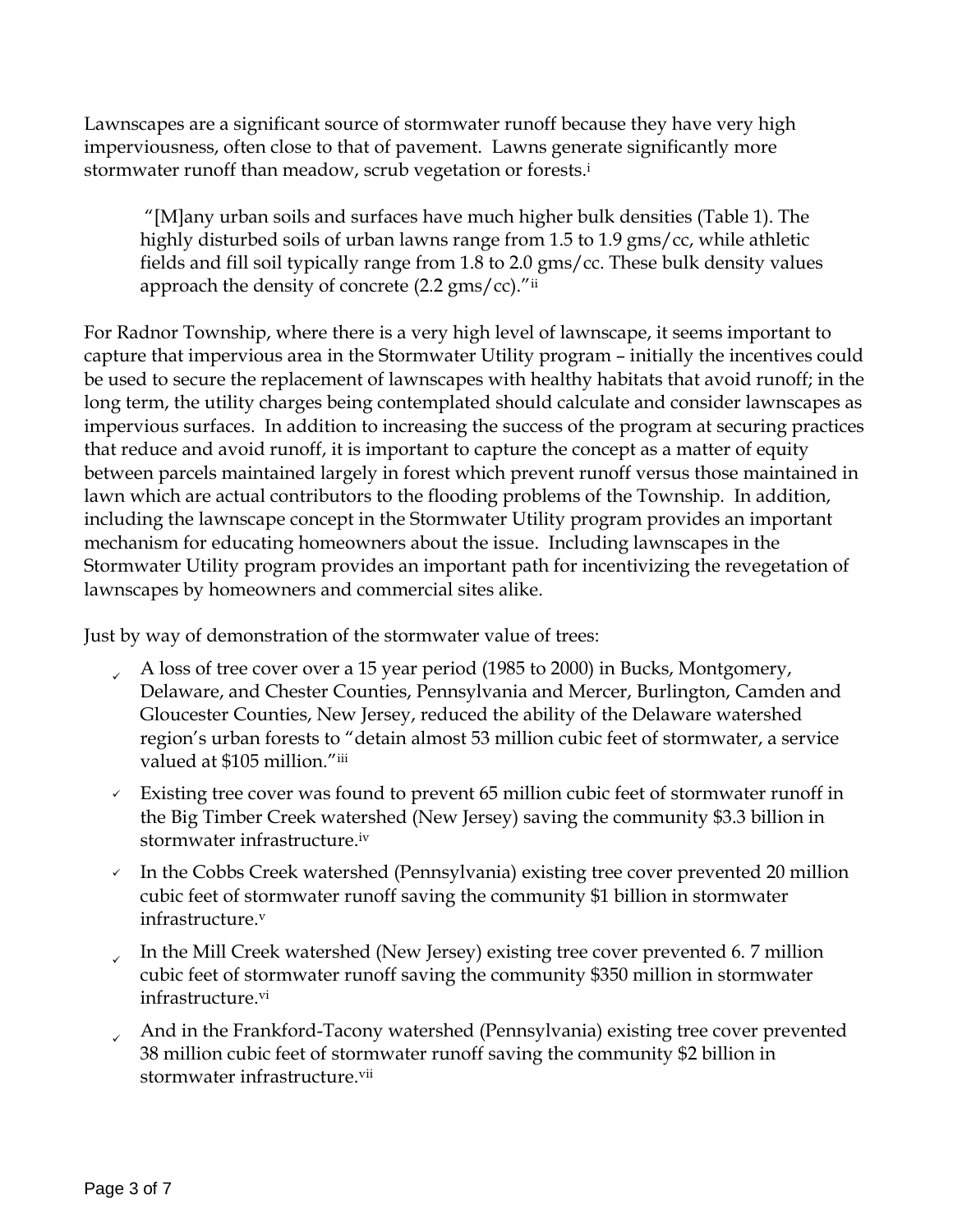## **Detention Basins are not an effective solution for addressing the harms of stormwater runoff; they actually contribute to the problem and therefore should not be among the list of identified "best management practices" focused on in this program.**

To the extent the Stormwater Utility program incentivizes the implementation of structural solutions for stormwater, it should include only those that reduce the volume and improve the quality of stormwater runoff – something detention basins DO NOT do. Detention basins gather runoff, hold it for a brief period, and discharge their increasing volume of water and associated contaminants directly to the local stream. As such, they are a part of the problem, and should not be considered a best management practice or a priority solution for the Township's Stormwater Utility program.

The net effect of detention basins operating in a watershed is to further compound flooding problems. The releases from the basins extends the time over which peak flows from tributaries and detention systems merge, causing an increase in instream volume over a longer period of time.<sup>viii</sup> The result is that downstream flooding is exacerbated -- flood flow is increased and extended. And the end result can be more flooding and flood damages over a longer period of time.

Detention basins only focus on the peak flow of runoff. Detention basins are designed to collect and hold stormwater for a period of time and then release it directly into the local stream through a pipe sized to pass flows at what are calculated to be pre-development, or pre-determined, peak rates. Detention basins fail to address the increased volume of runoff or the combined peak flow of runoff that enters streams from detention basins and development.

The detention-based approach to addressing stormwater runoff causes a greater volume of water to be discharged Discharge (cis) to stream systems over a longer period of time and usually at a greater velocity than is the natural condition. Detention basins do nothing to decrease the greater quantity of runoff from a developed site or watershed. Despite the fact that the predevelopment peak rate of runoff may be maintained (or even reduced), because there is an increasing VOLUME of runoff, the detention basin is directly contributing MORE water to our streams over a LONGER period of time thereby increasing and extending the peak flow in the creek and that is imposed on communities.



*Hydrograph showing cumulative effect of detention basins in a watershed*

Furthermore, the damages that accompany the more frequent, smaller storms are growing. The 2-year storm in a natural watershed produces a flood that fills the stream to the top of its banks ("bankfull flood").<sup>ix</sup> In developing or developed watersheds, because of the increased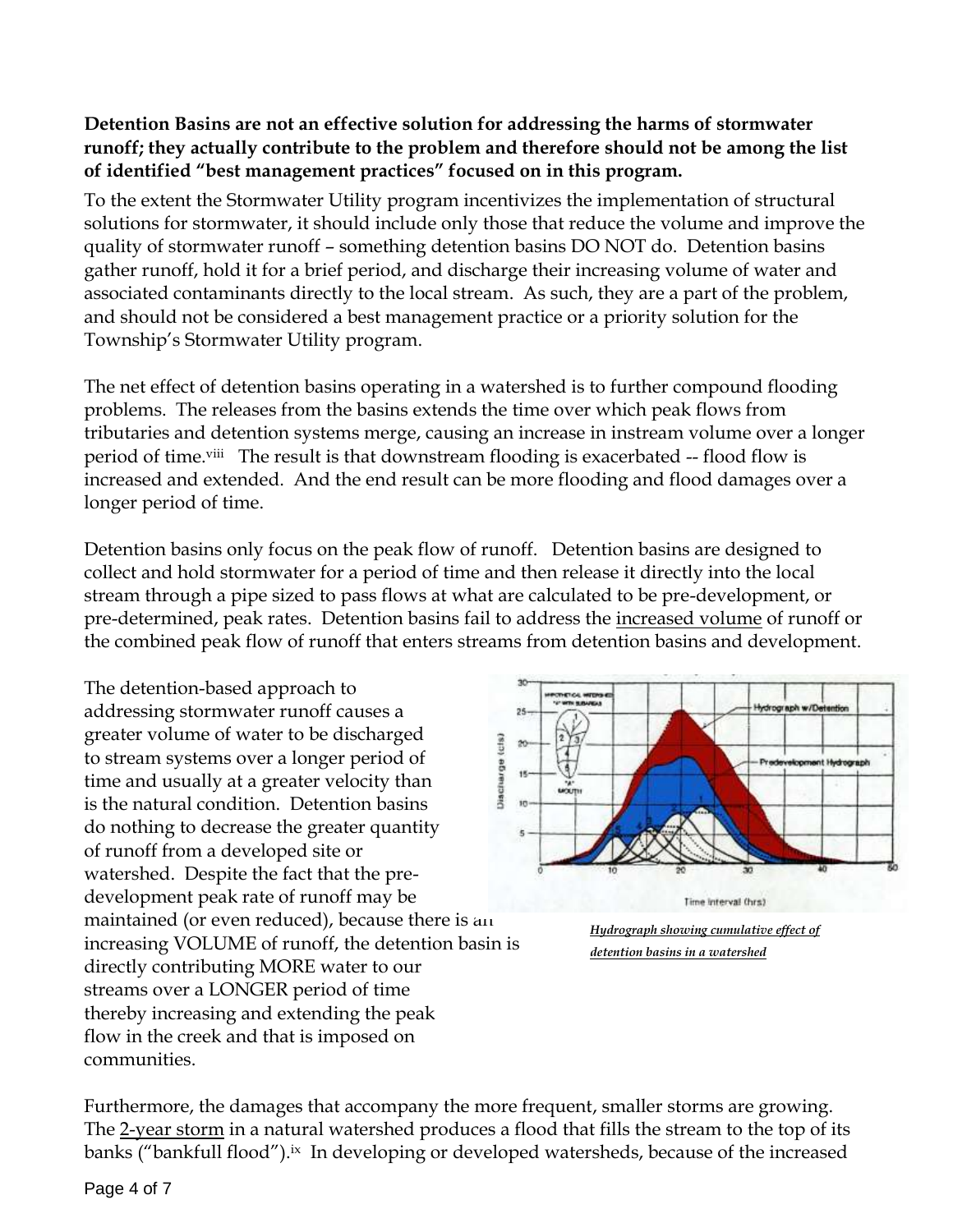volume of runoff, a more frequent storm can cause a bankfull flood, while 2 to 5-year storm flows exceed the carrying capacity of the stream and consequently jump the stream's banks and can cause extensive flood damages. As a result, now the 2 to 5-year storms cause a lot of flood damage and channel erosion, and contribute significant levels of nonpoint source pollution. $x$  Most detention basins are designed to control only the 10 to 100-year frequency storms. Detention basins generally fail to impact the 2 to 5-year storm -- having pipes that pass those flows unchecked to the stream. These smaller storms cause many of the stormwater runoff problems that need to be addressed, particularly as development increases and damage caused by the smaller storms grows. Stormwater strategies that prevent and/or infiltration rainfall are much more effective at preventing the human induced contribution to flooding from these smaller storms.

While the AMEC report rightfully identifies pollution and groundwater recharge as important issues of focus when discussing stormwater runoff, it fails to consider that detention basins do not address these issues. Recharge is prevented by a detention basis – they are meant to detain, not infiltrate. And only special additions to detention basins seek to address quality issues – sometimes basins have them and sometimes they do not, but they are never as effective at removing the pollution as preventing the pollution in the first instance is or infiltrating the contaminated water through soil.

## **Input on the Draft Ordinance Provided:**

The draft ordinance provided fails to include avoidance and nonstructural strategies as priority goals – that needs to be remedied. These concepts should be included in both the Whereas clauses as well as the appropriate substantive elements of the ordinance.

Avoidance of runoff, and nonstructural strategies for addressing stormwater runoff needs to be given high profile and support in the ordinance, and detention basins should be removed as an identified BMP or kind of structure for which a facility would be given any credit. It is particularly ridiculous to be giving credit for the creation of a structure -- in this case detention basins -- that science, engineering and experience have shown make flooding, flood damages, flood velocity, and flood flows worse, not better.

Section 2, the statement of findings, only references the AMEC work and that of Chagrin Valley, and yet it was relatively recently that the Township invested in and secured some very important engineering, findings, and study on the issue of stormwater runoff from Cahill Associates; this body of work should also be referenced in the ordinance. It seems rather disingenuous for AMEC to only suggest that their work and that of Chagrin be included, and it absolutely fails to ensure that the benefit of the nonstructural, BMP and avoidance approaches brought forth by the Cahill Associates work be given due consideration.

The ordinance suggests that there was broad public participation by virtue of the Stakeholder Advisory Committee. While I was a member of that committee and appreciated its value to the process, I do not consider this to have been a truly public process: only committee members were generally present; the meetings were not broadly advertised, nor was public participation and presence encouraged; the meetings were specifically not televised for general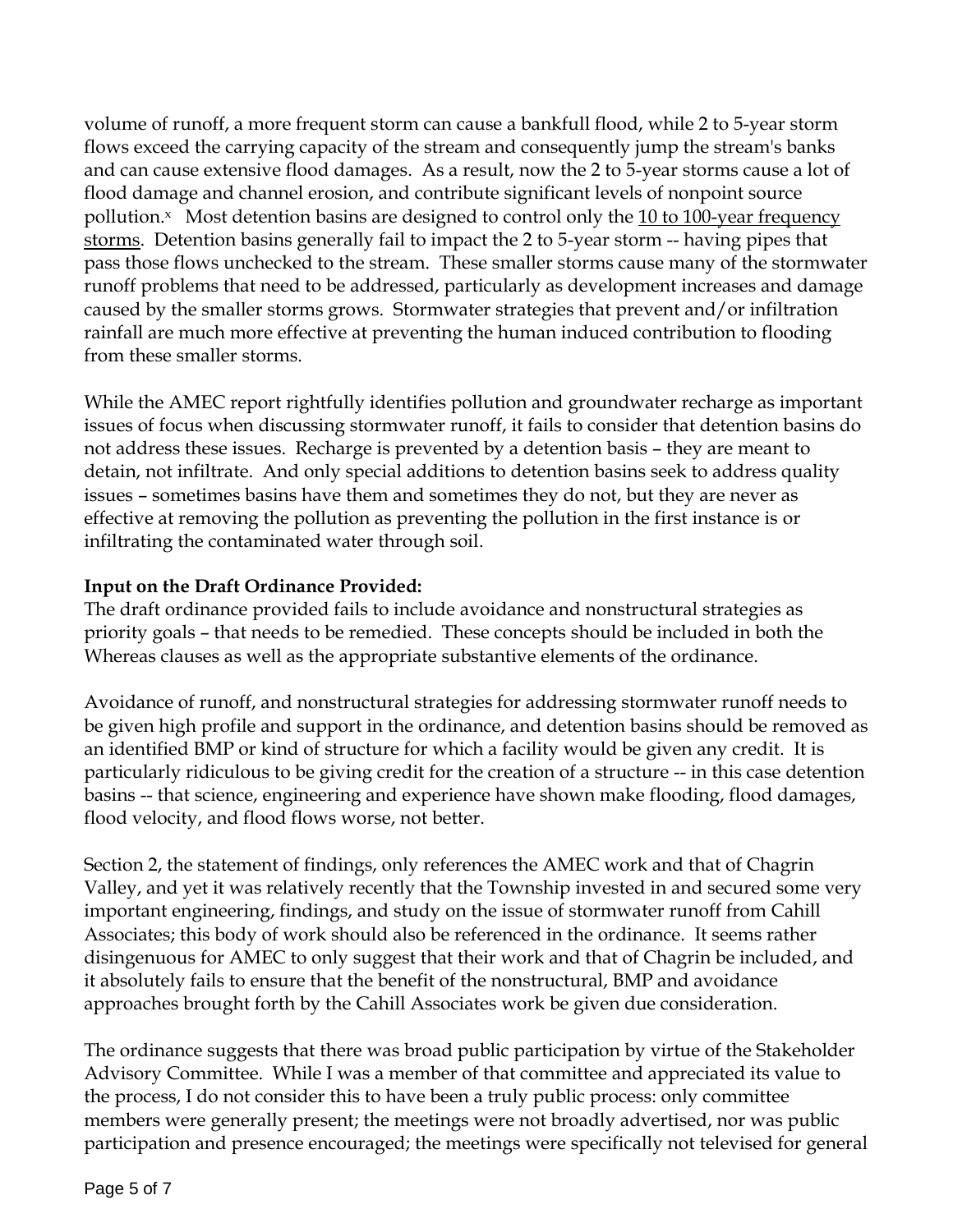public viewing; and there was no public participation period during the meetings that would have ensured the public an opportunity to participate and help inform the discussion. So I think that language needs to be modified.

The definition of impervious area in Section 3 of the draft ordinance needs to include "lawns/lawnscapes." In light of the increased source of runoff that lawns are, and that their level of imperviousness and therefore runoff, can rival that of pavement, lawns should be included in the definition of impervious area on a site. And if that inclusion is not made now due to limitations on the level of site detail and calculation that has been secured, then it should be planned for future iterations of the ordinance.

In order to increase the overall effectiveness of the Township's Stormwater Program and the implementation of the stormwater fee, I believe it is important that the Township include incentives for reducing impervious surfaces, including lawnscapes, that scientific research has documented can contribute almost as much stormwater runoff volume as paved surfaces. An incentives program that encourages the removal of lawnscapes and other defined impervious areas, and their replacement with healthy habitats that avoid and infiltrate runoff, is an important addition that will enhance the success of the Township's stormwater efforts.

In order to ensure the program is embraced by all members of the Radnor Township community, it is important that everyone benefits from the program -- not just on a Townshipwide level, but on a community level. All areas of the Township, each of its watersheds, have areas where stormwater runoff is having an adverse impact and so each of the Township's watersheds and communities should benefit from their investment in the program. Therefore, I recommend that there be an enforceable commitment which ensures that each of the Township's communities will benefit from the program by ensuring that the funds raised have to be invested, to some substantial and defined degree, in each of the Township's watersheds. Not only will this contribute to the equitable implementation of the program, it will also provide an opportunity for all residents to see and experience the benefits of the program in their own communities, thus ensuring there is growing community support for this ongoing financial investment.

I would like to reiterate the importance of making some modifications/enhancements to the basic fee structure. In the first iteration of the stormwater fee, should it be instituted, I believe strongly that the program needs to include fee forgiveness for those residents that have limited incomes and so for whom a fee would be a significant hardship.

The program would be enhanced in its effectiveness and community support if it were to include township-wide education opportunities about stormwater runoff (both quantity and quality issues) and how each individual homeowner can make personal and property choices that reduce runoff. An education component would be an effective element of the program, both near-term and long-term, and help inform any future incentives initiative that may be implemented.